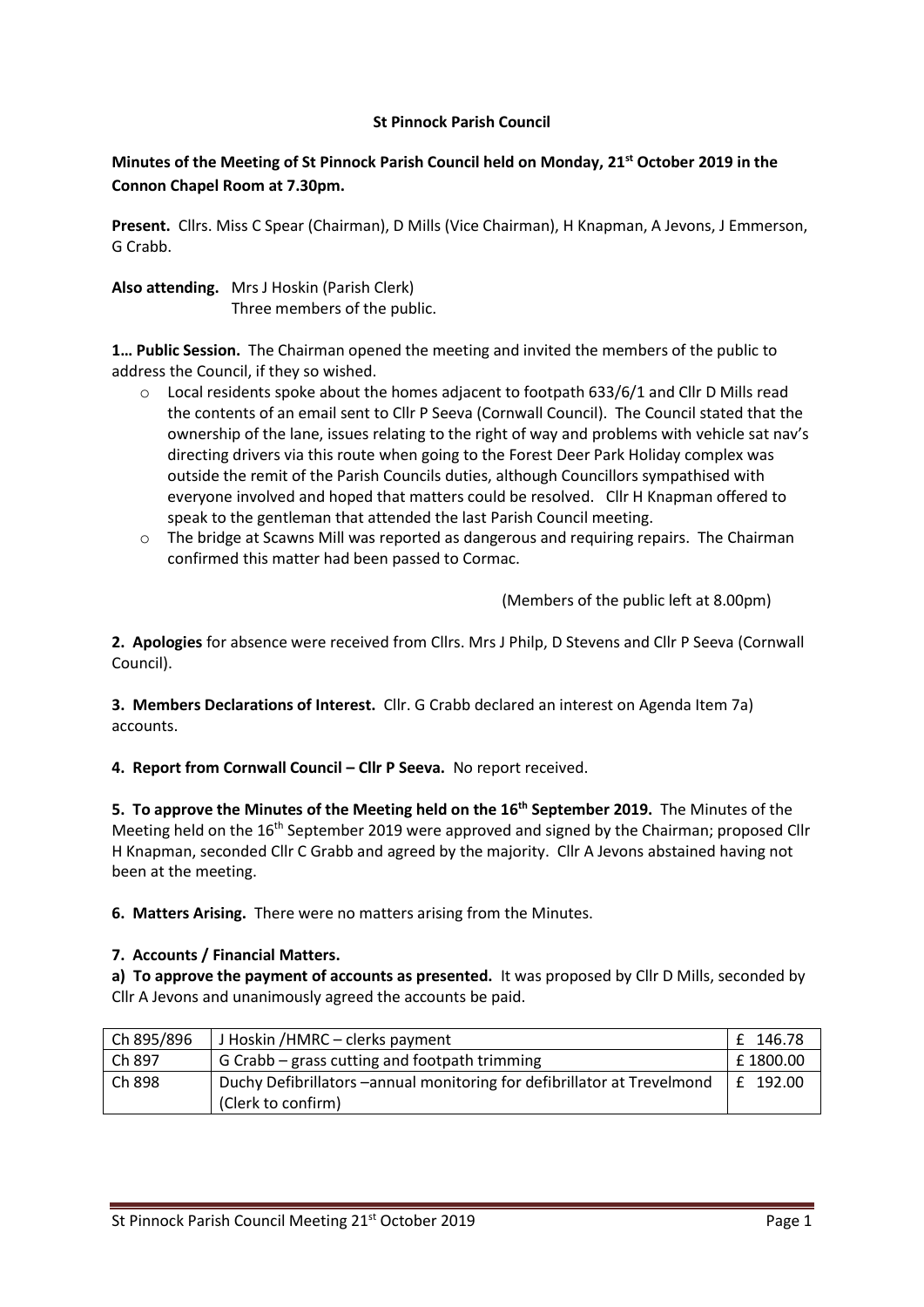**b) Trevelmond Snooker Hall – to decide whether or not a donation should be given, and resolve the amount to be paid (accounts from the club to be reviewed).** It was proposed by Cllr D Mills, seconded by Cllr A Jevons and unanimously agreed that further information be obtained from the Snooker Hall (accounts, constitution and members subscriptions) before another donation is given. The Parish Council made this decision having recently paid for the repairs to the table.

**c) Precept for 2020/2021- to consider expenditure for the next financial year. Precept to be set in November 2019.** The Clerk and Chairman asked Councillors to consider projects for the 2020/2021 financial year. The Clerk confirmed the bank account balances on the 5th October 2019.

- **8. Planning Applications**  to report on the following applications and any further applications received between the publication of the agenda and the meeting.
	- **a)** No applications at the date of the agenda.
	- **b)** Planning matters:- Cllr D Mills reported on the following applications:-

**PA19/04888** Buzzards Roost, St Keyne – Retention of log cabin to provide permanent accommodation in association with existing equine business. Application withdrawn as Cornwall Council had granted temporary consent for the cabin for another three to enable the occupant to prove the business was financially viable.

**PA19/06475** Lower Bodrane Farm, Herodsfoot **–** Change of use from agricultural to dwelling house. Prior approval was not required.

**PA19/07127** Wilton Farm Herodsfoot, Agricultural prior notification for change of use of agricultural building to commercial mechanical workshop. Planning approval was required for this application.

**9. Playing Field, East Taphouse – Inspections and to identify if any work is required.** Nothing to report, everything was found to be okay at the time of the last inspection.

**10. Footpaths and Public Rights of Way – report on path 633/6/1.** Also discussed under Item 1 of this meeting. It was noted that the path led to the Forest Deer Park and not Windsor Cottages. Cllr H Knapman reported that path 633/4/1 along the boundary of the Connon Bridge landfill site required trimming.

#### **11. Correspondence – report from Clerk.**

o **VE Day** notification for events being held on the 8th May 2020 to mark the 75th anniversary of Victory in Europe Day. The bank holiday t be held on the Friday and not Monday.

#### **12. Highway matters to be reported to Cormac – update on salt bin for Trevelmond.**

The Clerk detailed the list of highway matters reported to Cormac and Councillors identified the work completed and the matters that remained outstanding.

Cllr J Emmerson reported that the lay-by opposite the Boconnoc junction had been built up to prevent vehicles parking .

# **13. Parish Matters to discuss / report:-**

o **Liskeard Community Network Meeting – report, if available.** The Chairman gave a verbal report from the Community Network Meeting held on the 14th October 2019 at St Keyne